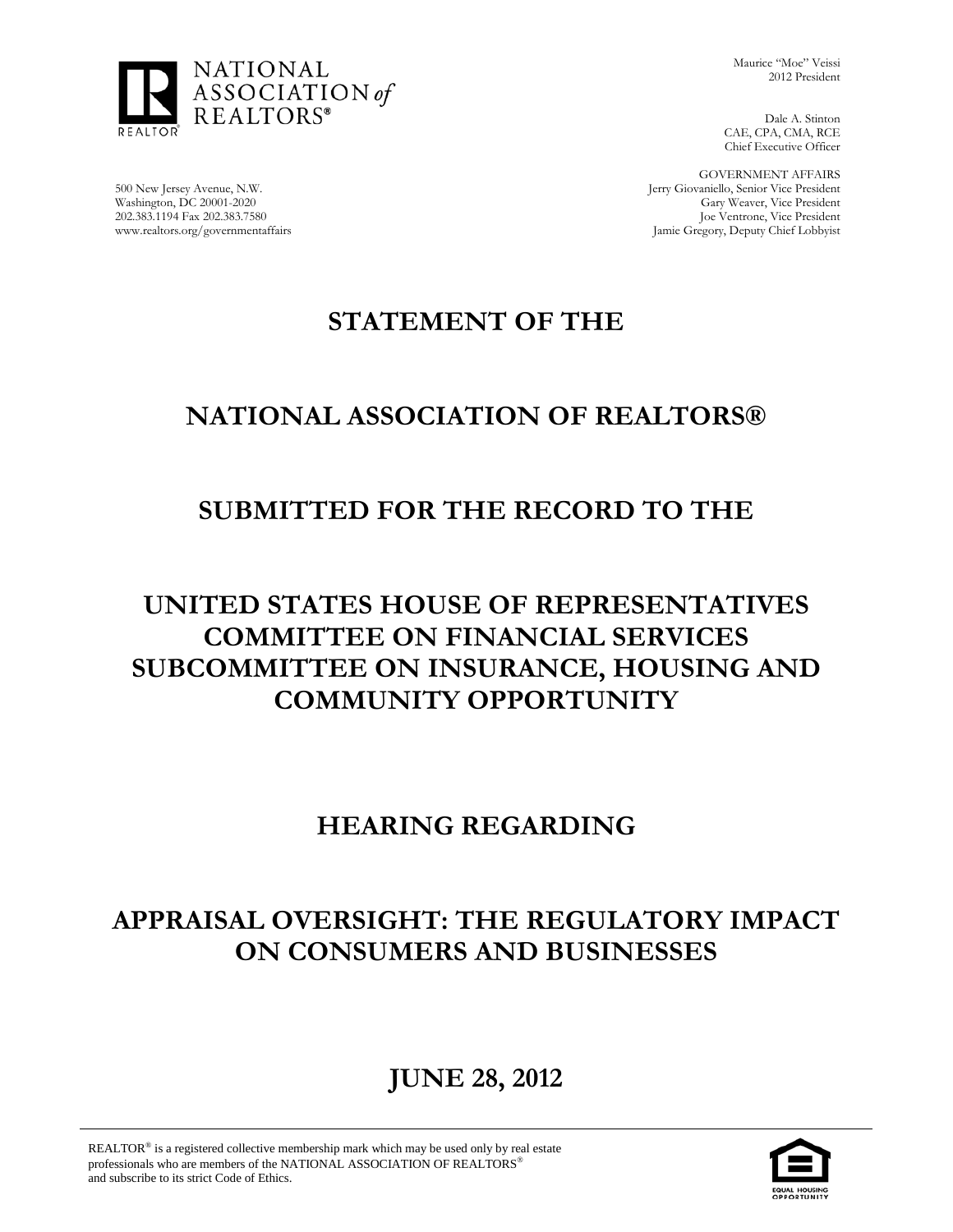#### **INTRODUCTION**

Madam Chair, Ranking Member Gutierrez, and members of the Subcommittee, I am Francois (Frank) K. Gregoire, President of Gregoire & Gregoire, Inc., based in St. Petersburg, Florida. I thank you for the opportunity to participate in this hearing on behalf of the one million members of the National Association of REALTORS® (NAR). NAR is America's largest trade association, including its eight affiliated Institutes, Societies and Councils. REALTORS® are involved in all aspects of the residential and commercial real estate industries and belong to one or more of some 1,400 local associations or boards, and 54 state and territory associations of REALTORS®. NAR represents a wide variety of housing industry professionals, including approximately 30,000 licensed and certified appraisers, committed to the development and preservation of the nation's housing stock and making it available to the widest range of potential homebuyers.

I have been involved in appraising real property since 1977. I am a state-certified residential appraiser in Florida and have been awarded the Residential Accredited Appraiser (RAA) Designation by NAR and the Independent Fee Appraiser (IFA) Designation by the National Association of Independent Fee Appraisers. As a member of the Board of Directors of the Florida REALTORS® and NAR, I have been involved in their public policy committees since 1992. While serving on the Florida Real Estate Appraiser Board, I represented Florida on the Appraisal Foundation State Regulator Advisory Group and as a member of the Association of Appraiser Regulatory Officials Board of Directors. Specializing in one-four unit family residential properties, Gregoire & Gregoire offers a variety of services from appraisals for mortgage loans to providing expert testimony in administrative and judicial courts for disciplinary proceedings and litigation.

NAR believes a strong and independent appraisal industry is vital to restoring faith in the mortgage origination process. In my testimony today I would like to address a number of issues impacting the credible valuation of real property, which is one of the most critical and overlooked aspects of the recovery of our industry. The challenges faced in the appraisal industry can be broken into three areas: 1) challenges facing the appraiser; 2) challenges in the appraisal process; and 3) concerns in regulatory oversight. There are a myriad of issues hindering the appraisal process and, while we will offer some solutions, it is important to note that there is no "silver bullet" remedy. As we see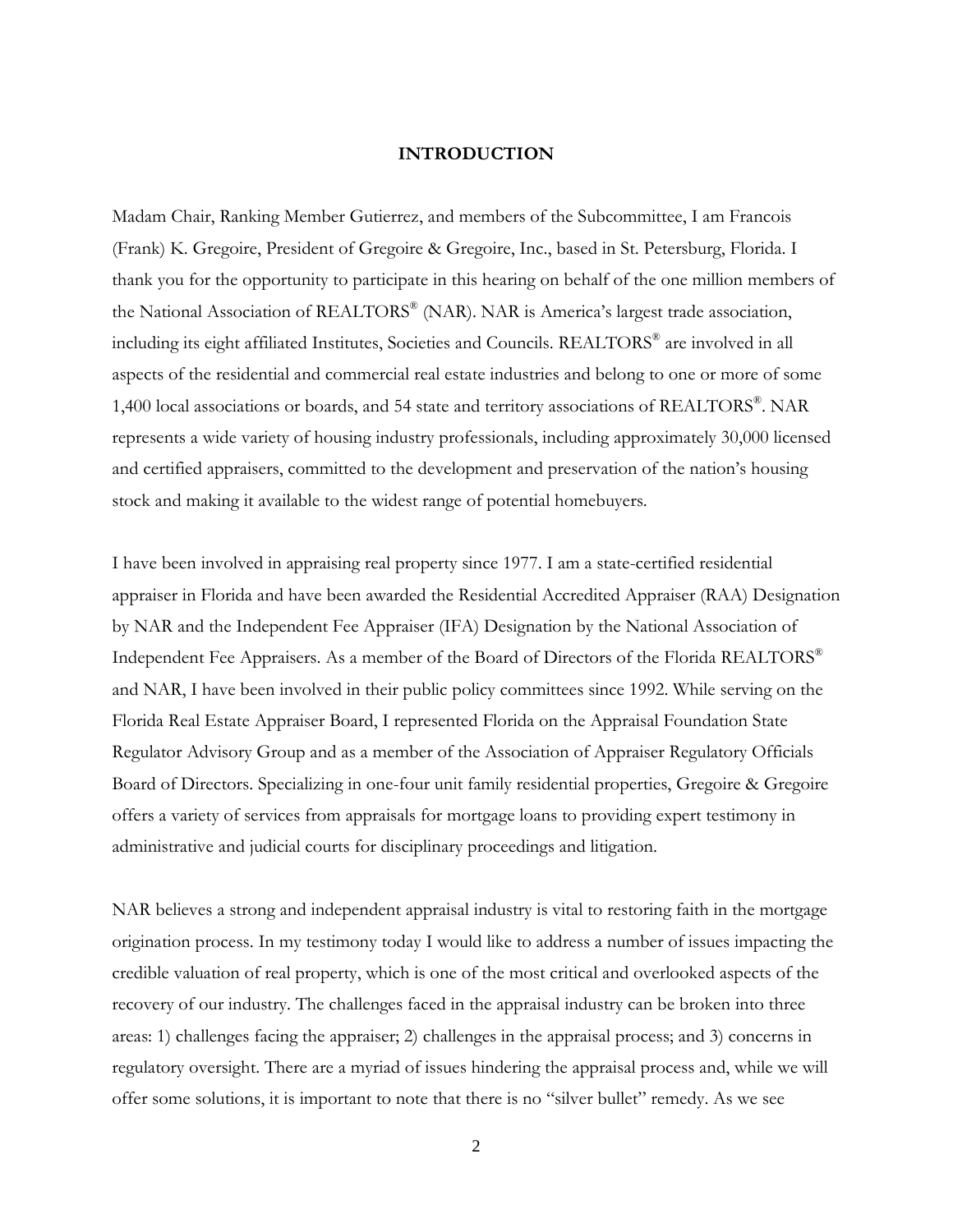markets stabilizing and improving across the country it is also paramount that we discuss the future of valuing real property.

We thank the House Financial Services Committee for holding this hearing on an issue that is paramount to restoring confidence in the U.S. housing market.

#### **APPRAISAL ISSUES AND CHALLENGES**

There are a myriad of circumstances and issues working to hinder the recovery of the nation's housing market. Among them, and often overlooked, are those related to the credible valuation of real property. A credible valuation provided by a licensed or certified professional 1) ensures the real property value is sufficient to collateralize the mortgage, 2) protects the mortgagor, 3) allows secondary markets to have confidence in the mortgage products and mortgage backed securities, and 4) builds public trust in the real estate profession. However, in today's world there are many road blocks in the way of valuing property and, as a result, allowing for a healthy recovery of the broader real estate industry. Because there are many roadblocks there is no one, "silver bullet" solution.

*Appraiser Competency*. An important component of the Uniform Standards of Professional Appraisal Practice (USPAP) is the Competency Rule. The rule requires the appraiser to be competent, acquire competency, or decline the appraisal assignment. Competency requires the appraiser to have the ability to identify the valuation problem to be solved, the knowledge and experience to complete the assignment competently, and to have a recognition of and compliance with, laws and regulations that apply to the appraiser and the assignment. Absent the competency required, the appraiser must disclose their lack of knowledge or expertise to the client before accepting the assignment, take all necessary or appropriate steps to complete the assignment properly, and make necessary disclosures in the appraisal report. The term "Competency" refers to a number of factors. Among them are familiarity with a specific property type, a specific market, a geographic area, specific laws and regulations, an intended use, and analytical methods.

Legislation and regulation in the 1980's forced changes to the real estate appraisal profession; many of them positive. Litigation, legislation, and regulations in the 2000's also have forced changes to the

3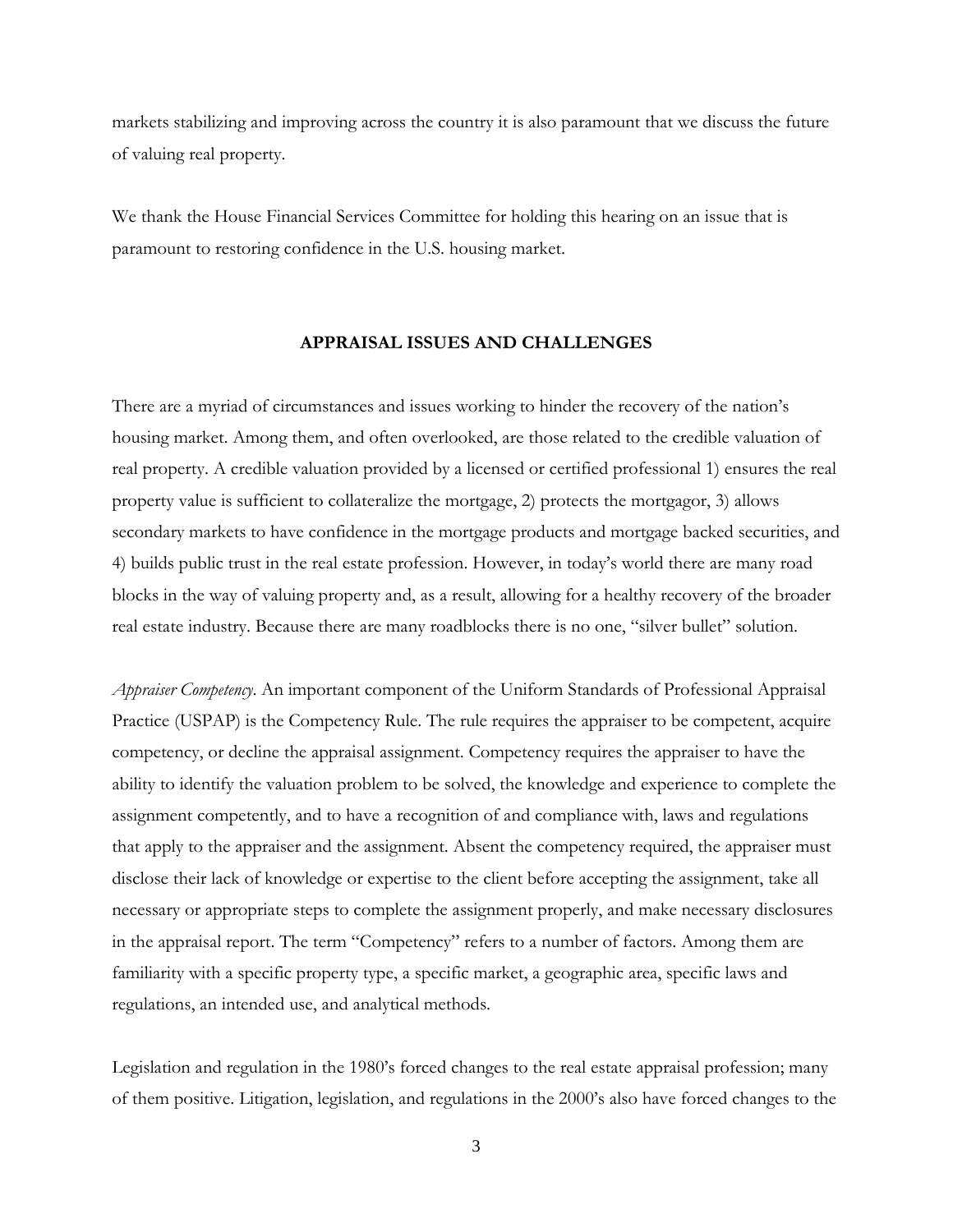real estate appraisal business. Despite the good intent, the changes have diminished the importance of appraiser competency as a requirement for appraisal assignments to the detriment of the enterprises, lenders, mortgage insurers, and consumers. The insertion of middlemen or brokers of appraisal services between loan originators and appraisers resulted in a focus on fee and turn-around time rather than the appraiser's competency, knowledge, professional designations, and experience. Clearly, this was not the intent but it appears to be an unintended consequence.

Knowledge of the local market, more commonly referred to as geographic competency, is the most common concern cited by our members. USPAP requires appraisers to spend sufficient time in a local market to understand the nuances of a particular location. It is important to note that USPAP does NOT limit the distance an appraiser may travel to an assignment. While a distance traveled limit sounds like a simple solution it is far from effective. This is because markets vary widely – an appropriate distance limit in an urban market may not be appropriate in a nearby rural area. What is important is that clients retain services from appraisers with a level of geographic competence sufficient to complete the assignment with credibility

NAR offers some recommendations to address concerns with competency. The most effective solution to appraiser competency may be improved communication between the appraiser and others involved with the appraisal report. Communication between appraisers and real estate agents and their clients is not prohibited and should, in fact, be encouraged. Appraisers should feel compelled to offer their competency to stakeholders. Real estate agents and their clients should ask questions to get a better understanding of the appraiser's qualifications, education, experience, and professional designations. While communication should be encouraged; coercion and other attempts to influence value are, and should continue to be, prohibited. Another solution is enhanced education requirements for appraisers. NAR has long supported this as the key to ensure appraisers maintain the necessary skills to provide their critical services.

*Appraisal Management Companies*. According to the Dodd-Frank Wall Street Reform and Consumer Protection Act (Public Law No. 111-203), an appraisal management company (AMC) is a third party that oversees a network or panel of more than 15 appraisers within a state or 25 or more appraisers nationally in a given year and has been authorized by lenders to recruit, select, and retain appraisers; contracts with appraisers to perform appraisal assignments; manages the process of having an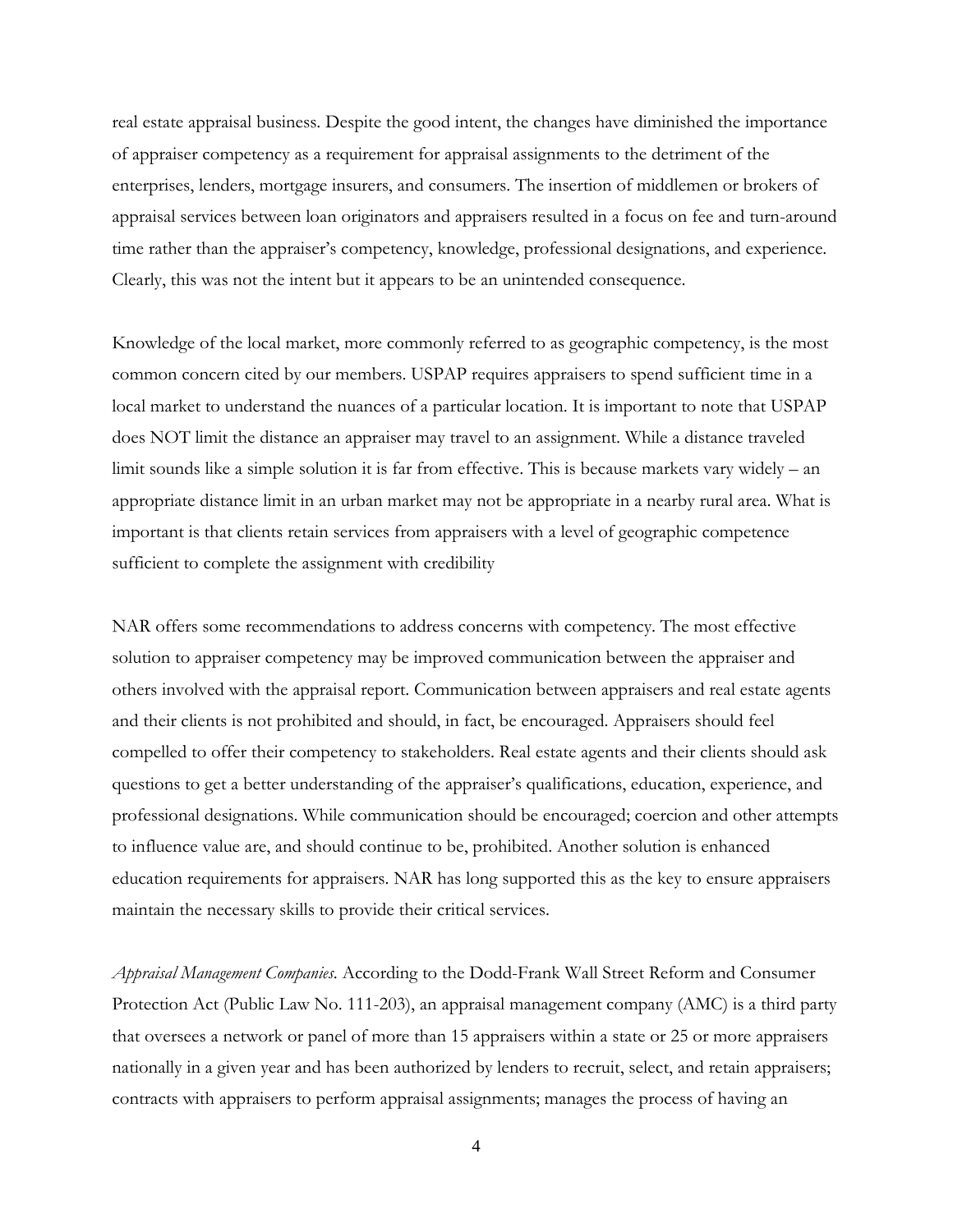appraisal performed; or review and verify the work of appraisers.<sup>[\[1\]](#page-4-0)</sup> Services provided by AMCs may include identifying appraisers, reviewing appraisal reports as part of quality control, and managing the appraisal process.

Many AMCs provide legitimate services for legitimate fees, but a large number of AMCs are contributing to problems in the appraisal business, the appraisal profession, and the housing market. Although many loan originators have contracted with these third party brokers of valuation services in an attempt to comply with their Dodd-Frank related regulatory obligations to avoid conflicts of interest and ensure appraiser independence, there is evidence that appraiser independence is often being compromised by the AMC itself.

Some of our appraiser members have reported that working with a quality AMC, even for a slightly reduced fee, may be worthwhile because they offer a steady stream of work, offer competitive fees, promote and respect appraiser independence, and treat appraisers appropriately. However, these AMCs are not the problem. More often than not our appraiser members report that AMCs, particularly those owned by, or affiliated with lending institutions, are insisting appraisers provide appraisal reports with an unacceptable turnaround time, a burdensome scope of work, and for a significantly reduced fee. Less experienced appraisers are accepting these assignments and are often willing to skirt competency requirements in the process; experienced appraisers will not accept these assignments. The end result is a stain on the profession and home values that are not credible. Lenders and consumers are being underserved.

Prior to the fixation on perceived conflicts of interest related to appraiser selection and retention initiated by the Home Valuation Code of Conduct (HVCC), most licensed and certified appraisers typically maintained a wide and often diverse client base. As a service business, appraisers and firms competed on the basis of knowledge, skill, competency, reputation, price and service. Although market driven ebbs and flows affected the firm's client base, the principals cultivated their clients and business relationships. Contrary to the belief of many, most of these relationships were not sinister and based solely on an appraiser's willingness to compromise their ethics and professional responsibility by producing appraisal reports to "hit the number". Most appraisers value their license, are serious about their profession, their duty to the public, and would strive to produce well

<span id="page-4-0"></span> <sup>[1]</sup> Dodd-Frank Act § 1473(f)(4) (codified at 12 U.S.C. § 3550(11)).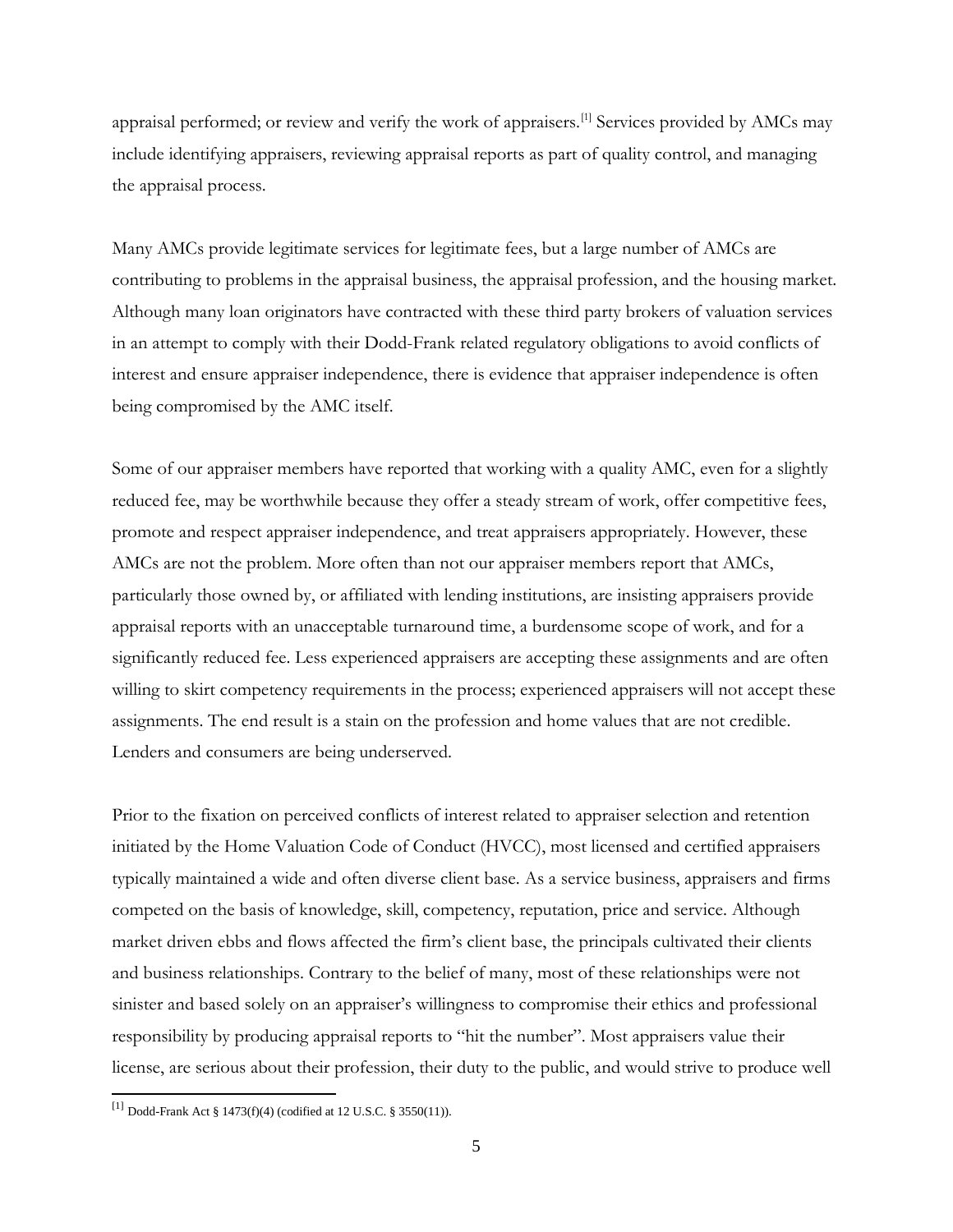documented, credible appraisal reports. A large, diverse client base allowed the appraiser to be independent and to concentrate on professionalism.

The appraiser–client business relationships built on the foundation of knowledge and trust have been shattered over the past few years. According to a recent GAO study, the market share of AMC appraisal business has increased from [1](#page-5-0)5 percent to  $60 - 80$  percent<sup>1</sup>. An appraiser's disagreement that might have resulted in the loss of one client prior to HVCC or Dodd-Frank might now represent the loss of 20 – 60 percent or more of the appraiser's business. In the place of wellcultivated business relationships are panels of appraisers maintained by a relatively few AMCs, the largest of which are owned by the nations' biggest lenders. For the most part, the AMC is interested in a vendor rather than a professional. Their vendor is offered appraisal assignments often based on their willingness to accept a lower fee than a competing vendor, or their promise to deliver the completed appraisal report faster. For the more unscrupulous AMCs, their vendor must only meet the minimum standards of 1) having a license or certification as an appraiser, and 2) showing proof of errors and omissions insurance. Instead of selecting the best appraiser to complete the appraisal assignment on the basis of experience, knowledge and competency, the assignment is often awarded to the vendor responding first to an email blast sent to dozens or hundreds of appraisers that happen to be on the AMC panel in that state. Is it any wonder appraiser competency and appraisal quality is questioned when such tactics are employed?

In a stable market, with an abundance of arm's length transactions, it might be possible to quickly fill in the blanks on a form, decide on an opinion of value, and be reasonably accurate. Unfortunately, today's housing market is anything but stable and is replete with transfers of property tainted by circumstances that may have an effect on the eventual sales price; such as bank-owned properties, short sales, and tax sales. The development of a credible opinion of value requires research, verification, knowledge, analysis, skill and time. It is much more than merely filling blanks on a form. Often, the pressure on the appraiser to meet deadlines makes the research and analysis necessary for credible results impossible. At times, comparable sales tainted by distress are included in the appraisal report and fail to provide a reliable indication of the value of the property appraised.

<span id="page-5-0"></span><sup>&</sup>lt;sup>1</sup> Residential Appraisals: Opportunities to Enhance Oversight of an Evolving Industry. US Government Accountability Office. July 2011.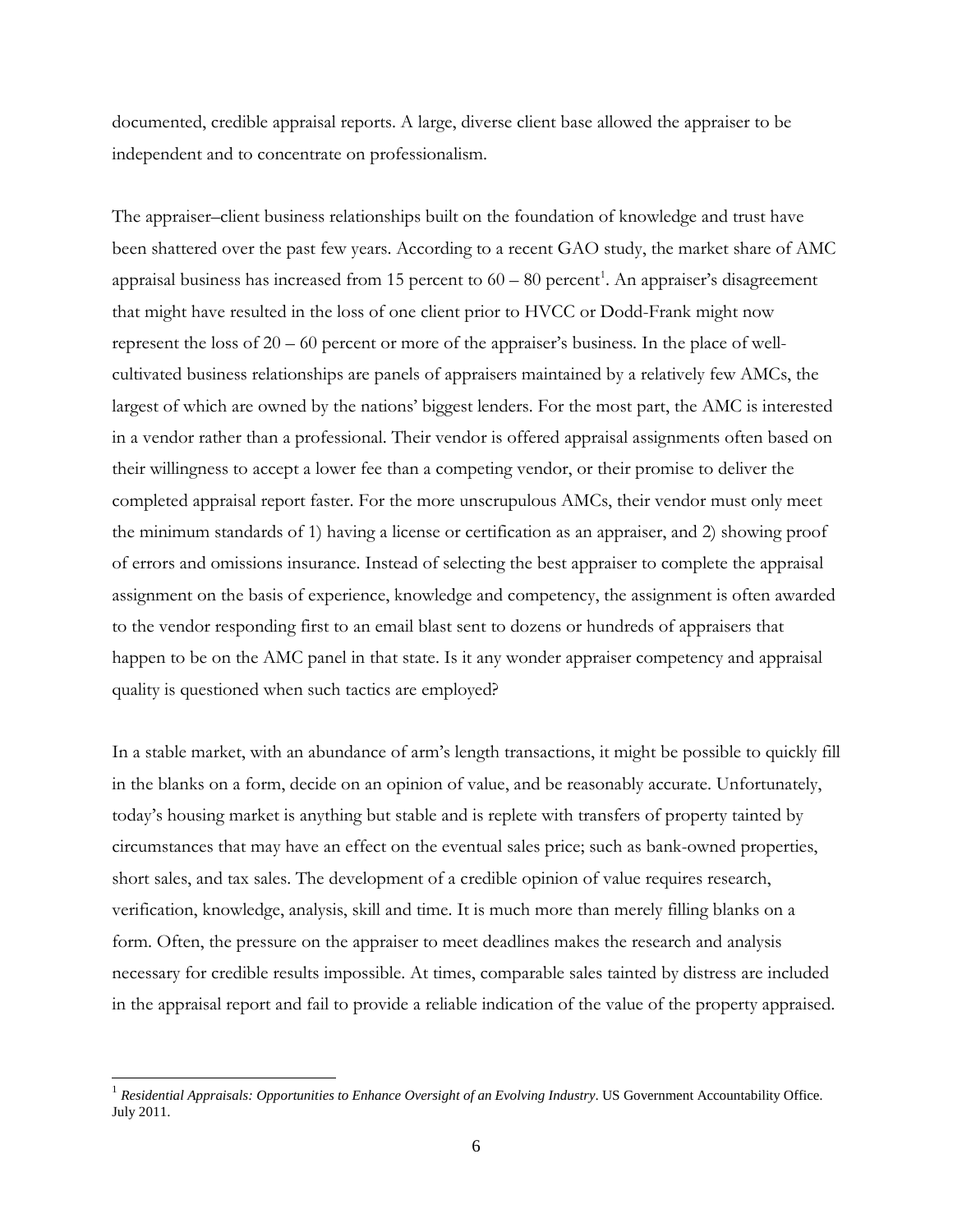In short, unreasonably short time of completion requirements imposed by some AMCs contributes to unacceptable appraisal quality.

The independent judgment of the appraiser is compromised when AMC "reviewers" unreasonably question the use, or failure to use, specific transactions as comparable sales in an appraisal report, question individual adjustments made to the Comparable Sales, or suggest what would be considered "acceptable" adjustments. AMC personnel, who are often non-appraisers with only a cursory knowledge of valuation, and working from a checklist or printout from an automated valuation model (AVM), interfere with appraiser independence by asking or insisting that specific observations about the property, comparable sales, or market be excluded from the appraisal report. In one recent instance, an AMC reviewer's reaction to an appraiser's positive adjustment to comparable sales for an appreciating market was "you'd better rethink those date of sale/time adjustments". Other examples abound, but the day-to-day experience of appraisers in the field makes it clear the claim that AMCs ensure appraiser independence is a myth.

The altered business relationships between appraiser's and their clients, unreasonable completion time requirements, diminished appraisal fees, and interference in the appraiser's independence all contribute to the most recent issue identified as an obstacle to housing market recovery – the failure to recognize positive movement in prices and values in many market areas. Accurately estimating market value in a dynamic market has always been challenging, but not impossible. Unfortunately, the events of the past few years and the current regulatory environment tend to encourage lenders, underwriters, mortgage loan insurers, and AMCs to question an appraiser if the opinion of value is higher than that of a similar property six months earlier. Too many involved in the lending decision have forgotten that prices and values do actually rise. This is particularly true when inventories are low, demand is steady or high, and financing at reasonable rates is available. Competent appraisers are capable of extracting proof of an improving market, applying that proof by making adjustments to recently closed sales, and developing an estimate of value consistent with an improved market. This universe of competent appraisers is diminished when their independence is compromised, or when they choose to leave the business or abandon mortgage lending appraising because of unreasonable fees, unreasonable completion requirements, unacceptable assignment conditions, or scope creep.

7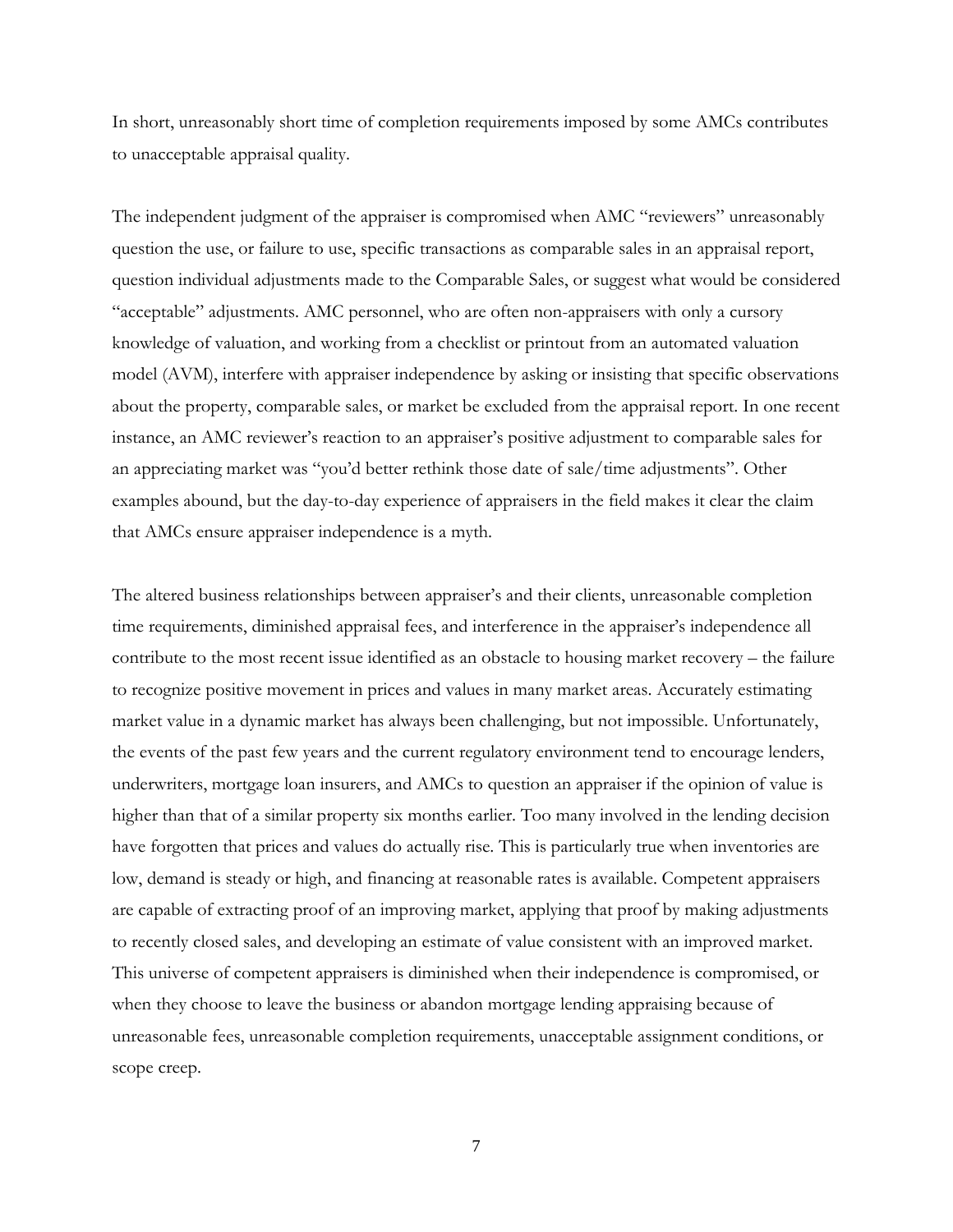NAR generally supported the appraisal provisions in the Dodd-Frank Wall Street Reform and Consumer Protection Act. NAR did not support the language that effectively regulates AMCs on two different tracks. The two-track approach has exacerbated many of the problems. AMCs not owned by a lender are required to register with the state appraisal regulatory body. However, Dodd-Frank exempts AMCs from the registration requirement if the AMC is a subsidiary owned and controlled by a financial institution that is regulated by a federal financial institution regulatory agency. Though it would require a legislative change, NAR continues to believe that all AMCs should be required to register with state appraisal regulatory bodies where they are providing appraisal management services. Further, NAR believes that lenders should be prohibited from retaining the services of an AMC where the lender maintains any level of ownership.

*Credible Valuations in Recovering Markets*. Perhaps the single biggest valuation issue that will hinder or help the recovery of real estate and the nation's economy is valuing real property in markets that are no longer declining. As mentioned earlier, it has always been a challenge for appraisers to identify value and support their opinions of market trends where neighborhood prices are in a state of transition. Identification of the transition and trend is possible if the appraiser is competent, and is afforded the opportunity to conduct the appropriate research, complete the necessary market data verification, and conduct the proper analysis. Roadblocks to housing recovery are erected when lenders, underwriters, mortgage loan insurers, and AMCs interfere with the appraiser's independence, and neglect to recognize their market derived opinions and conclusions.

*Scope of Work is Critical*. Scope of Work refers to the type and extent of research and analysis conducted by an appraiser to complete an appraisal assignment. At a minimum, the Scope of Work must include the research and analysis necessary to develop a credible opinion of value, and meet or exceed 1) the expectations of parties who are regularly intended users for such appraisal assignments, and 2) what the appraiser's peers would do when completing a similar appraisal assignment. Although the expectations and requirements of the client and regular intended users are considered by appraisers in deciding on the appropriate Scope of Work, interference in appraiser independence is possible when client-imposed conditions either define or limit the scope of work to a degree that assignment results (opinion of value) are not credible. The Appraisal Standards Board of the Appraisal Foundation advises appraisers that "while it is common and reasonable for the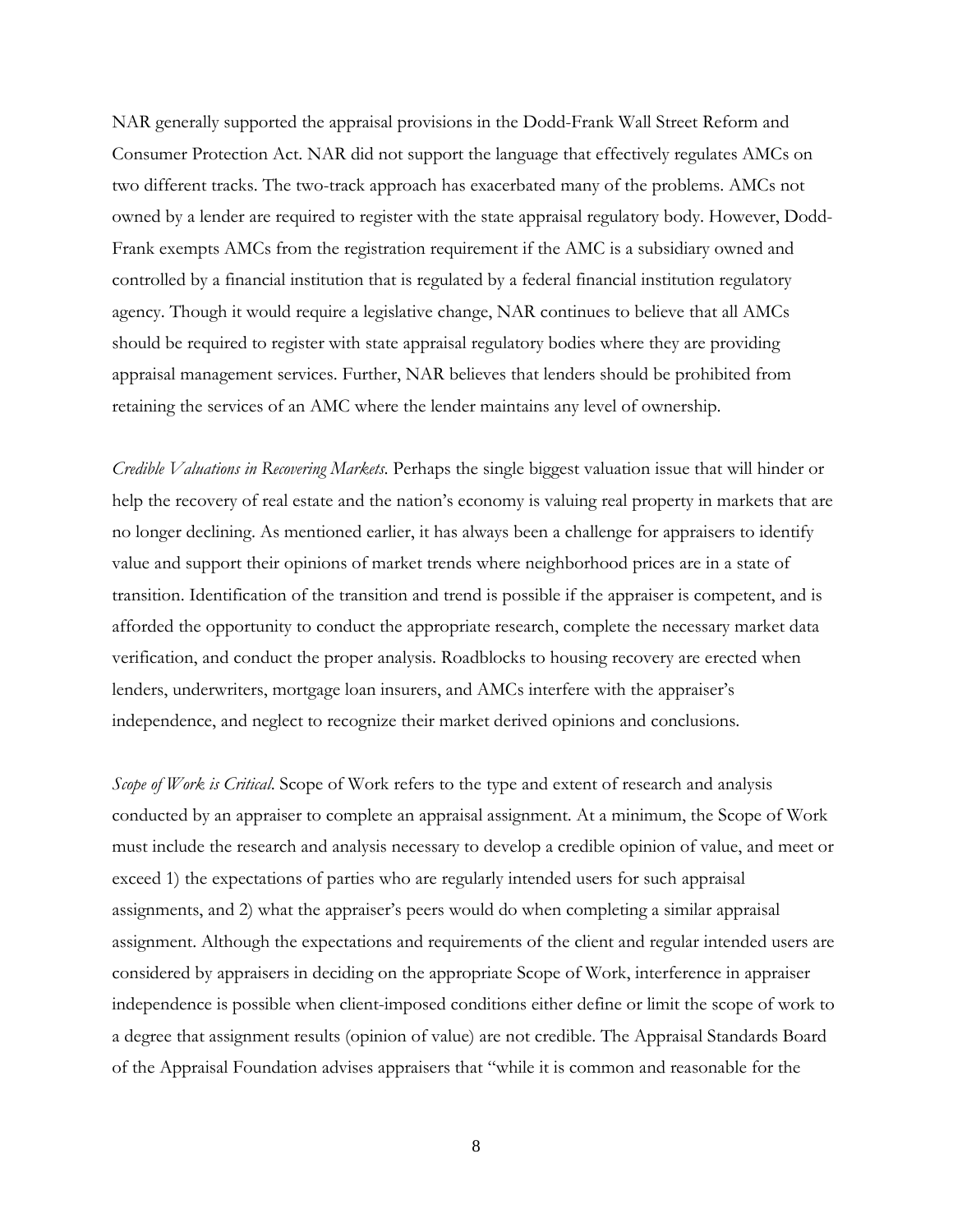client to provide input to the appraiser regarding a desired scope of work, the responsibility for determining the appropriate scope of work resides with the appraiser."<sup>[2](#page-8-0)</sup>

Some appraisers are leaving the industry because of unwarranted scrutiny and scope of work creep. This is a symptom of a larger buyback issue facing lenders. Lenders report that mortgages that are backed by the federal government are often required to go through additional review because the currently regulatory environment indicates that lenders will be required to re-purchase or buyback any loans with underwriting errors of any kind. Lenders have said that in the past it was accepted practice that loans that defaulted after three years generally did not default because of poor underwriting.

Lenders, underwriters, mortgage loan insurers, and the government sponsored enterprises generally are the parties who are regularly intended users of appraisals completed for mortgage loans. These parties expect sales used as comparables to be recent and to reflect current market conditions. Appraisal guidelines published by the enterprises specify broad selection criteria and specifically allow use of comparable sales that have been settled or closed up to 12 months prior to the effective date of the appraisal. The same published guidelines specifically state that "Time adjustments must reflect the difference in market conditions between the contract date of the comparable and the effective date of appraisal for the subject property. The adjustment may be either positive or negative."<sup>[3](#page-8-1)</sup>

The unfortunate reality is that some lenders and AMCs impose assignment conditions that may prevent the appraiser from producing an independently developed, credible opinion of value. Clients can stipulate conditions in the appraisal development which can influence the appraisal conclusion. This means lenders may instruct an appraiser to include or exclude certain data such as short sales or other distressed sales as comparables. It is not uncommon for lenders and AMCs to improperly instruct an appraiser to include or exclude certain data such as short sales or other distressed sales as comparables. Appraiser members tell us that the scope of work requires upwards of 6 comparable sales located within a couple of blocks of the property and must be less than 90 days old. After receiving the report, lenders and AMCs are asking for additional comparables and analysis.

<span id="page-8-0"></span> <sup>2</sup> *Uniform Standards of Professional Appraisal Practice*. 2012. Advisory Opinion 28 – Scope of Work Decision, Performance, and Disclosure

<span id="page-8-1"></span><sup>3</sup> *Fannie Mae Selling Guide* – 5/15/2012, Date of Sale and Time Adjustments, Page 581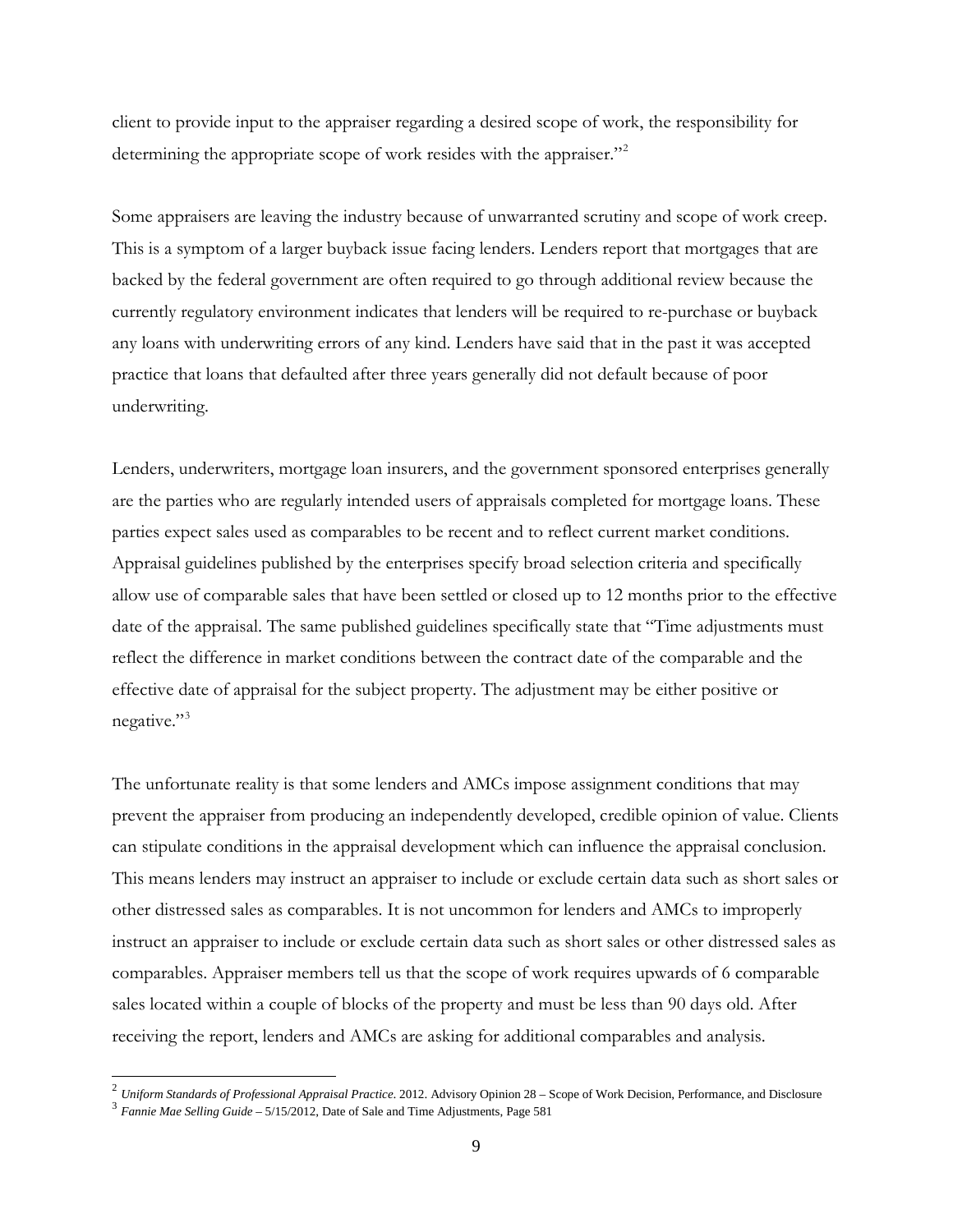Eventually, an appraiser has no choice but to include the distressed property regardless of whether it is appropriate for the subject property. The Appraisal Foundation warns that when a "client stipulates the inclusion or not of a particular type of comparable, the appraiser may have to revisit, with the client, the type of value developed"<sup>[2]</sup>. This will help ensure that a misleading analysis or assignment result is not reported. In other words, the opinion of value developed under such conditions may not be Market Value. Lenders, underwriters, and the enterprises, however, expect a Market Value opinion when evaluating the collateral for a mortgage loan.

AMCs often require appraisers to accept any and all liability if a loan defaults if there is any claim related to the value of the property. Appraisers should bear the responsibility for producing credible appraisal reports based on reliable data and strong analysis. Insisting the appraiser accepts all liability for a process that is otherwise out of their control negatively impacts the appraiser's ability to complete a credible report. This also adds unnecessary risk to the mortgage transaction and to the broader real estate market's still fragile recovery.

NAR supports the independence of the appraisal process and believes this independence should be strengthened to ensure that appraisals are based on sound and fair appraisal principles. Federal rules and regulations from Truth in Lending (TILA) to guidelines published by the government sponsored enterprises  $(SSE)^4$  $(SSE)^4$  to Interagency Guidelines work to ensure independence in the valuation process. In practice, there is little independence in valuation of real property. Appraisers are beholden to their clients, fear being black listed, and are often improperly blamed for loan defaults and other losses.

Appraisal pressure undermines the integrity of the mortgage lending process if the result is a mortgage loan made based on inaccurate property valuation. Such interference with appraiser independence must cease.

*Establishing a Trend - Statistical Tools for Analysis*. Identifying and proving a trend has always been a challenge for appraisers because most of the data is retroactive. Housing price indexes published by government agencies, trade groups, and data aggregators are helpful, but have significant lag times,

<span id="page-9-0"></span> <sup>[2]</sup> *APB Valuation Advisory #3: Residential Appraising in a Declining Market*. The Appraisal Foundation. May 7, 2012.

<span id="page-9-1"></span><sup>4</sup> Government sponsored enterprises (GSE) refers to Fannie Mae and Freddie Mac.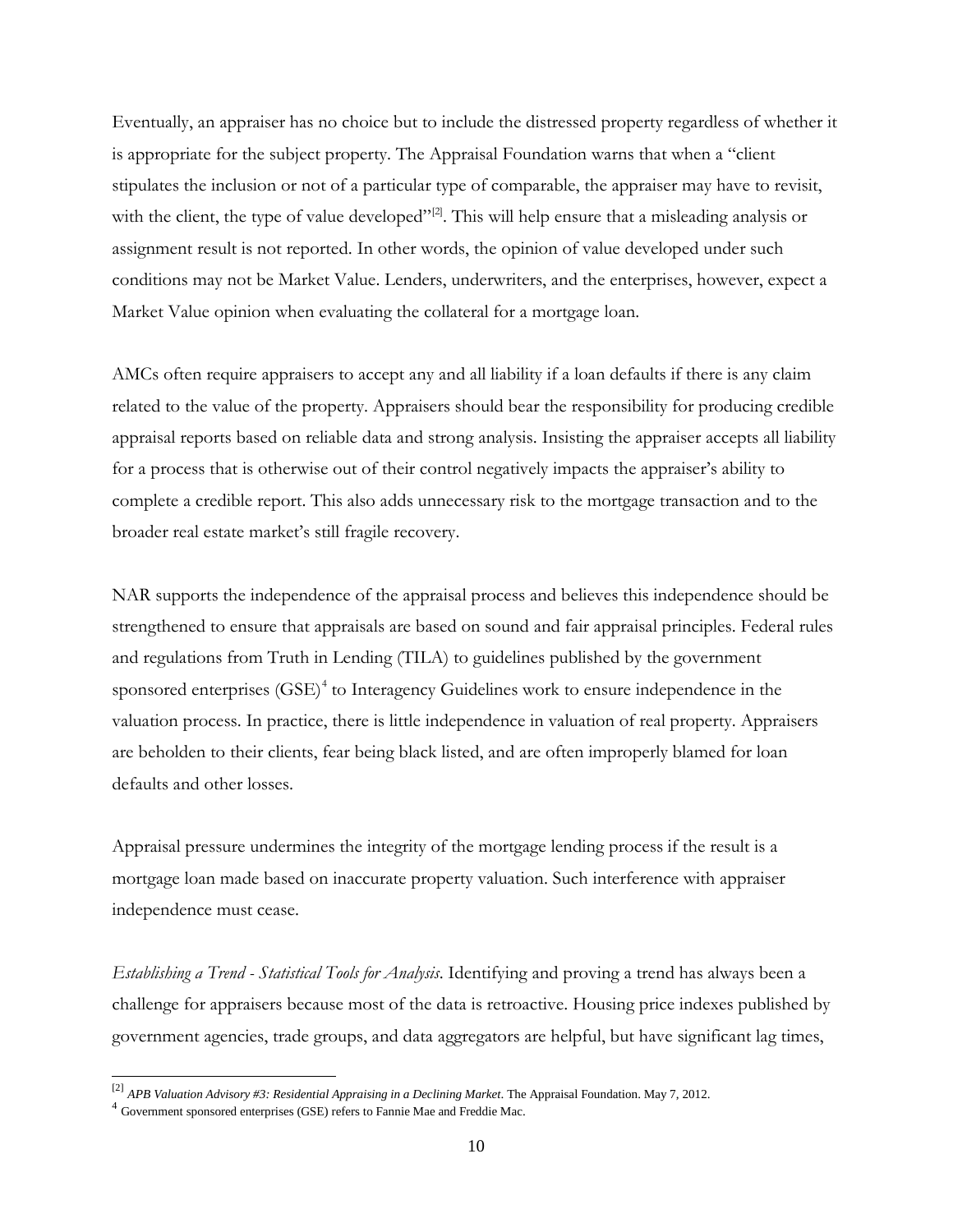and rarely have the specificity to identify trends in incredibly local, granular housing markets. It takes time to develop a trend – spotting a trend and proving it are very different things.

Identifying trends can be assisted with technology. Recent publications have noted that appraisers increasingly have access to automated valuation models (AVM) or Computer Assisted Mass-Appraisal (CAMA) models. This technology can allow appraisers to access and develop their own statistical tools to support opinions about market trends. NAR offers REALTORS® Property Resource (RPR) as a member benefit, which includes tools specific to appraisers. Advanced reporting features offered by RPR allow the REALTOR® to create custom reports to provide to clients and customers. These reports, sourced from a rich database of public and private multiple listing service information, will be available to all NAR members, regardless of their professional specialty. We expect our appraiser members will use these reports to provide more credible, and well supported, appraisal reports and valuation products.

*Limitations of Forms and Appraisal Report Delivery*. In a dynamic market the intended users of the appraisal are looking to the information and conclusions stated in the Market Conditions (MC) Addendum form to support the appraiser's opinions about demand, supply, inventory mix, and price trends. Unfortunately, because the Market Conditions Addendum form was developed and implemented to identify declining markets, it appears there is reluctance to accept the form might reveal the opposite. NAR's Valuation Committee anticipated this problem, and has been working with RPR to develop a means to auto-populate the Market Conditions Addendum form. The initial approach was to do it "by the book" and stick to populating the fields that are provided in the form. According to Committee members, the overall implementation RPR was proposing - the possibility of extracting different types of analytics from the RPR site to create graphs and charts to clearly illustrate and "make the case" to lenders, underwriters and AMCs would make the appraisal report much more useful to lenders, underwriters, AMCs, and consumers. This discussion clearly illustrated the limitations of the current reporting format.

Our efforts to enable our appraiser members to provide more information and make graphical content more useful and meaningful to clients and consumers may not have the intended effect. Appraisers routinely supplement the standard appraisal form and Market Conditions Addendum with narrative comments, explaining the characteristics and conditions of the market in detail. Some

11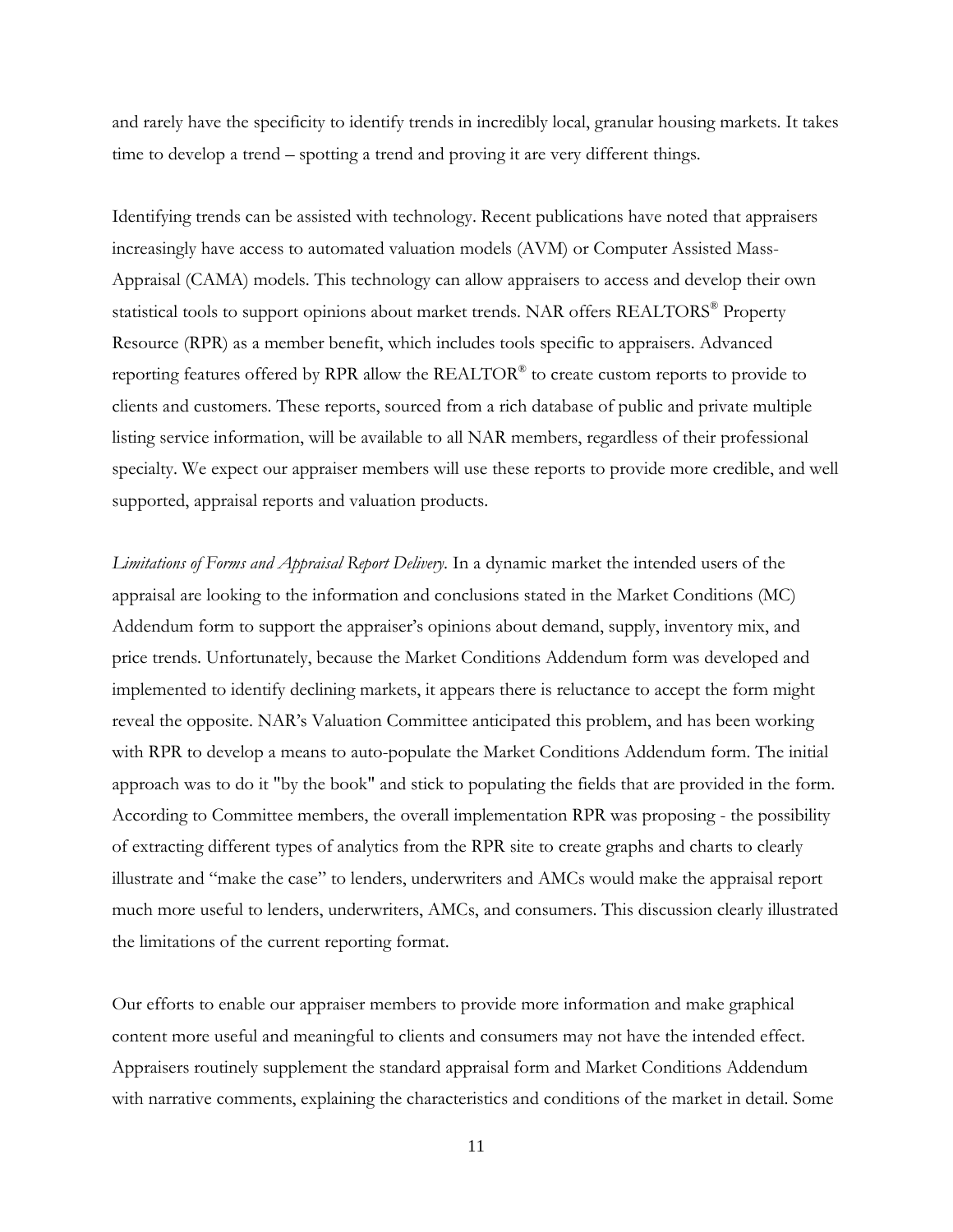are already supplementing their narrative with spreadsheets and graphs to further illustrate not only the trend, but the data and analysis considered in developing the appraiser's conclusion. It is unfortunate that this additional information is often never delivered to the AMC, lender, or underwriter due to the limitations imposed by some of the appraisal report delivery portals. In other words, in many cases, it is not uncommon for the intended user to receive an appraisal report containing less information and supporting documentation than the appraiser produced. This shortcoming must be corrected.

*Definitions May Impact* Value. The scope of work for most mortgage loan valuations requires the appraiser to indicate if the market is declining, stable, or increasing. The appraiser's opinions and conclusions are often measured or tested by lenders, mortgage insurers and AMCs by comparison to a published national or proprietary index of complied data. These often lag actual market trends and are not specific to the market or neighborhood identified by the appraiser in the report. Pressure on the appraiser to make their report conform to old data and published conclusions is inappropriate, interferes with appraiser independence, and will produce misleading results.

There are often discrepancies between areas identified as "markets" by publishers of information and appraisers. It's not uncommon for published sources to identify broad areas such as MSAs, regions, counties, zip codes and census tracts. Appraisers may define the market by neighborhood, school district, geographic boundaries, or property type. With varying definitions of "markets" it's easy to understand how an appraiser's observations, opinions and conclusions are sometimes at odds with what some lenders, underwriters, mortgage loan insurers, and AMCs believe. The actual market may be improving, despite a published index stating a different trend.

*Funding State Regulators*. One of the most significant challenges to the regulation of appraisers is the current funding structure of appraisal programs at the state level. In most states and jurisdictions, licensing and certification fees paid by the appraisers to the state are to be used for funding state appraisal boards. However, in many cases these fees are directed to a state's general fund, causing the state appraisal board to compete with other state discretionary programs for funding. Inadequate funding of state appraisal boards means that recommendations offered by ASC through site visits and Compliance Reviews are difficult, if not impossible, to implement. States are struggling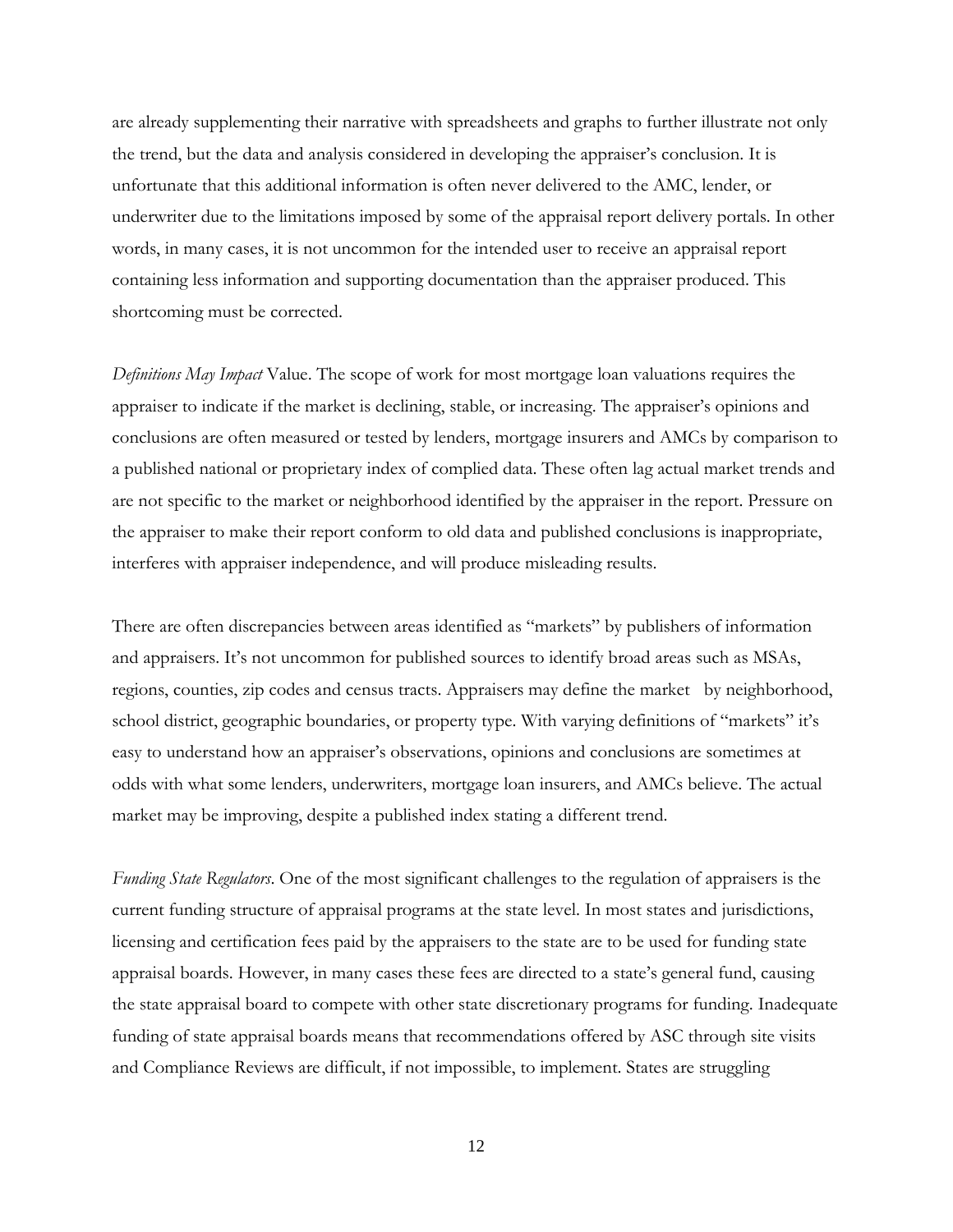financially but reducing funds for appraisal regulatory agencies results in insufficient protection for the public.

The regulatory burden imposed on state appraiser regulatory agencies is also affected by regular and constant changes to appraisal standards. The Uniform Standards of Professional Appraisal Practice has been amended and new versions published nineteen times since 1990. To maintain compliance with the Financial Institutions Reform, Recovery, and Enforcement Action of 1989 (FIRREA) and avoid sanctions by the Appraisal Subcommittee some state regulatory agencies must seek regular legislative action to incorporate the modifications. Resources devoted to legislative activity reduce those dedicated to their mission of appraiser regulation and consumer protection. Banks, lenders, underwriters, the public and appraisers might be better served if the standards were standard.

*Human Capital Turnover*. The number of appraisers in the industry is in decline. According to the Appraisal Subcommittee<sup>[5](#page-12-0)</sup>, the number of credentialed appraisers is down more than 5,000 since the peak in 2006. The Subcommittee notes that it is not uncommon for appraisers to hold multiple state credentials, and the number of individuals is likely down even more. NAR appraiser members report that their colleagues are leaving the industry for many reasons. Perhaps the most cited reason is that experienced appraisers refuse to work under the current AMC imposed climate.

The level of scrutiny and blame being placed on appraisers is unprecedented. The scope of work continues to expand while fees and turnaround times are diminishing. After a report is submitted it is often compared against an automated valuation model (AVM) or a broker price opinion (BPO). If the report is not within the threshold determined to be acceptable by the client it is the appraiser and their report facing the scrutiny, regardless of whether the report is or is not credible. The appraiser is the party expected to justify their work with additional sales, additional listings, explanations, and data. Experienced appraisers are choosing retirement or new fields of work.

At the same time, it is more difficult than ever to become an appraiser. Individuals interested in becoming appraisers must meet education requirements, experience requirements, and pass stateadministered national examinations. To become a state-certified appraiser individuals are required to take 200 hours of education coursework and complete 2,500 hours of experience within a 24 month

<span id="page-12-0"></span> $<sup>5</sup>$  Appraisal Subcommittee Annual Report 2011. Appendix D. National Appraiser Credential Statistics.</sup>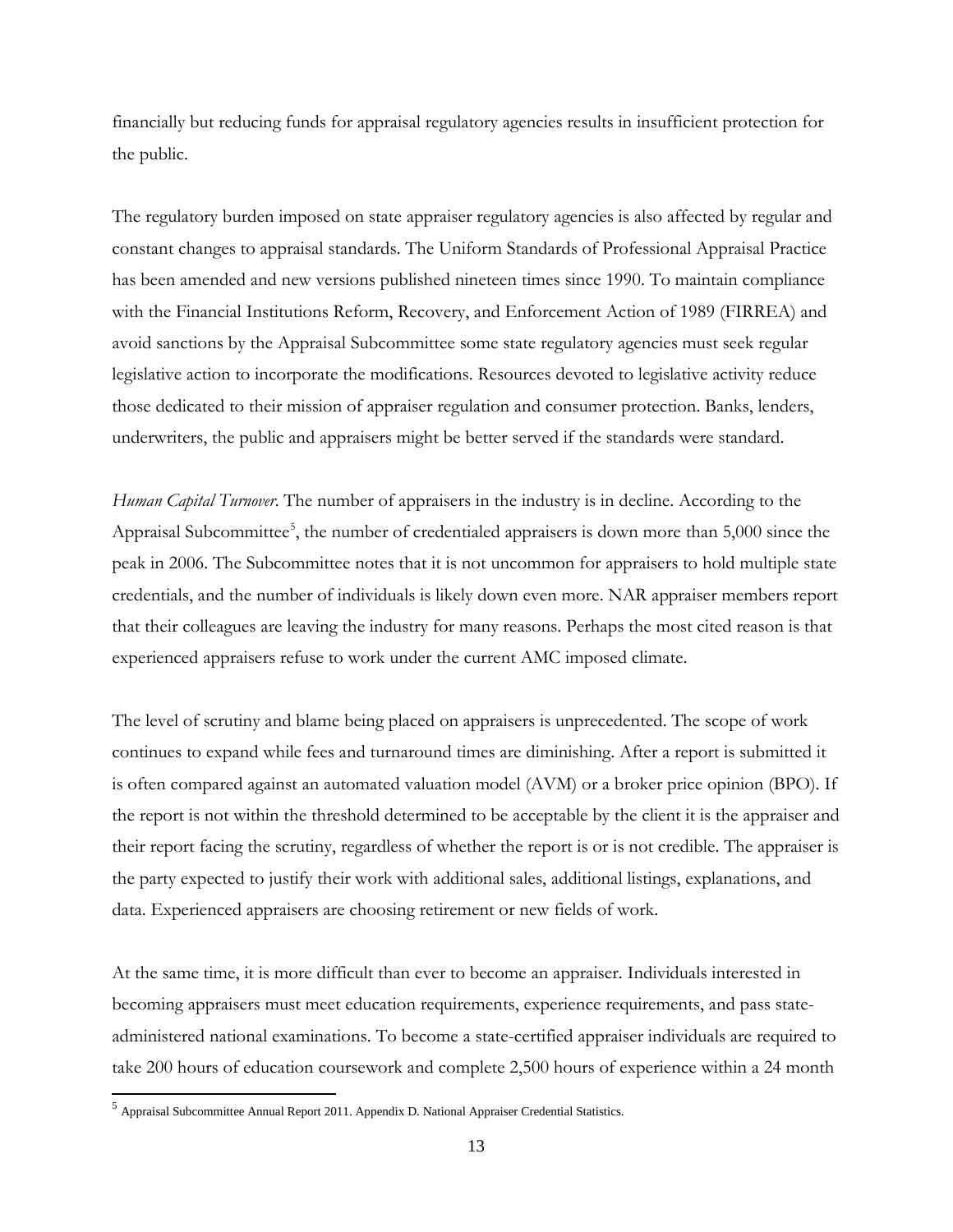period. These are minimum standards as established by the Appraisal Foundation's Appraisal Qualifications Board. States may require additional training. The experience requirement, which is effectively an apprentice program, is extremely difficult to meet. Simply stated, the apprentice system is in need of reform. Experienced appraisers are often unwilling to train young appraisers because the trainer assumes all liability for work completed by the trainee.

While NAR does not have an official position on appraiser turnover, it may be time for the industry to explore alternatives. The Appraisal Foundation continues to discuss a four year college degree as an alternative to some or all of the education requirements. In fact, some college education enhancements have already been incorporated by the Foundation. Perhaps similar alternatives can be created that would offer greater opportunity for trainees to meet the experience requirements. Any alternatives to the experience requirement must continue to meet the current standards required by the Appraisal Foundation.

#### **NAR ROLE IN VALUING REAL PROPERTY**

While some organizations focus on appraisals only, the National Association of REALTORS<sup>®</sup> is the only real estate trade association that can speak with authority on appraisals and alternative valuation products. Some of our members provide broker price opinions (BPO) and comparative market analyses (CMA). Some of our members are appraisers and provide the full range of appraisal services. NAR's subsidiary, REALTORS® Property Resource (RPR), offers an AVM. NAR is positioned, along with its RPR subsidiary, to provide one of the most comprehensive sets of data and tools for determining home values.

NAR has long been proactive in seeking to ensure credible valuation of real property for our industry. In 2007, we adopted the Responsible Lending Policy that included policy positions on appraisals. The policy recommendations include the following measures to strengthen the appraisal process: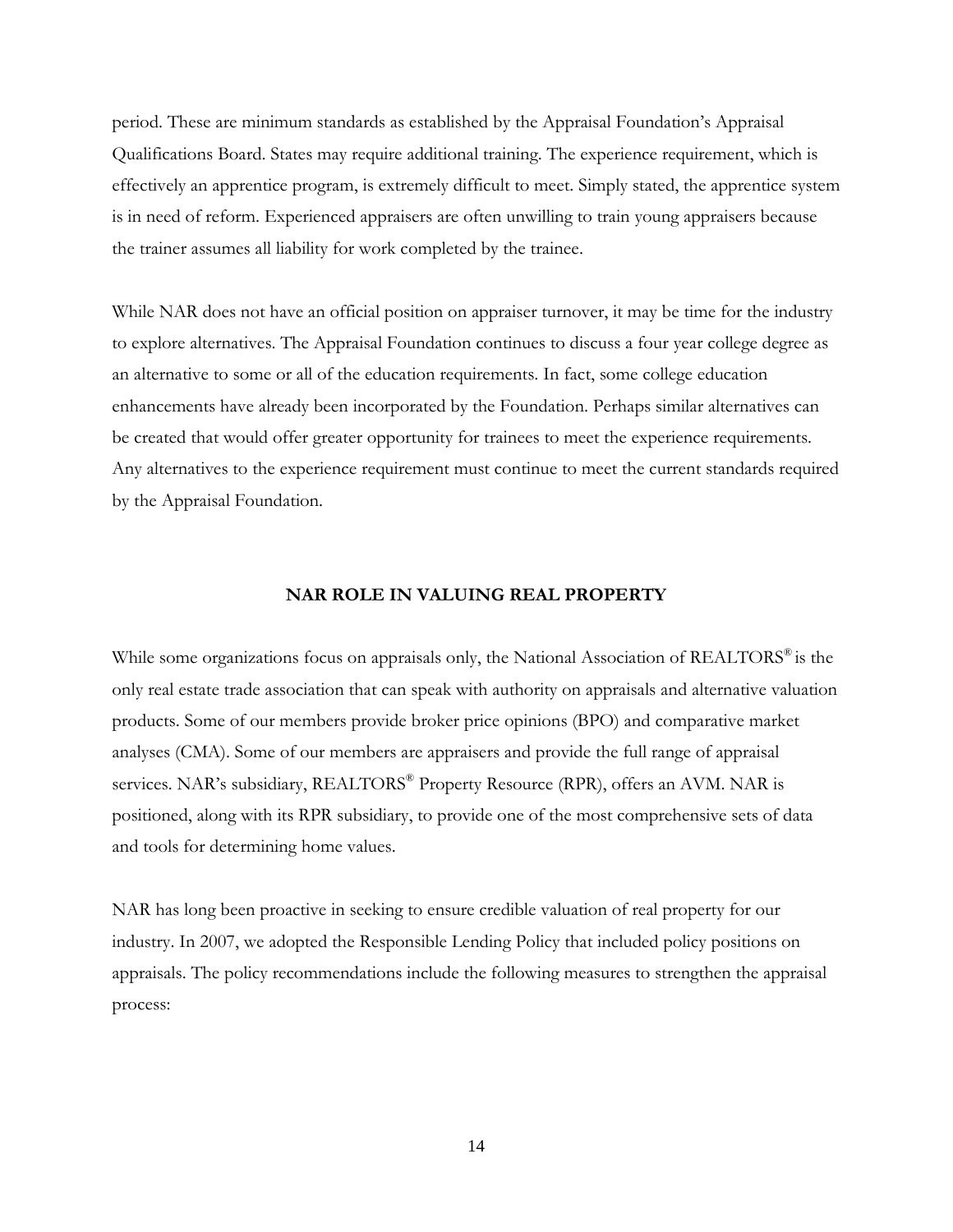- Require lenders to inform each borrower of the method used to value the property in connection with the mortgage application, and give the borrower the right to receive a copy of each appraisal.
- Enhanced penalties against those who improperly influence the appraisal process. Those with an interest in the outcome of an appraisal should only request the appraiser to consider additional information about the property, provide further detail, substantiation, or explanation for the appraisal; and correct errors.
- Federal assistance to states to strengthen regulatory enforcement activities related to appraisals.
- Support for enhanced education requirements for appraisers.

Beginning in 2010, NAR embraced an all-encompassing approach to real property valuation. NAR Leadership recognized the shifting landscape within the industry and the demand for alternative valuation products and services. Today, NAR believes there are a variety of valuation products, each with a critical role to play in the future of homeownership. Appraisals are the "gold standard" for mortgage origination but there is an important role for BPOs, CMAs, and AVMs as well.

In February 2012, NAR adopted the Responsible Valuation Policy, which serves as our statement of federal policy on valuing real property. It serves as a guide for members and staff in advocacy efforts for federal legislation and regulatory policy. As a reminder to all members who provide these services, the policy document contains Standards 11-1 and 11-2 of the 2012 National Association of REALTORS® Code of Ethics. These standards ensure that services "REALTORS® provide to their clients and customers shall conform to the standards of practice and competence which are reasonably expected in the specific real estate disciplines in which they engage."

According to industry estimates, more than 10 million BPOs are performed annually. BPOs provide critical information for decisions, and have been widely adopted as a valuation tool in the mortgage industry and – increasingly – for government programs intended to aid the economy and help homeowners avoid foreclosure. Among other uses, these non-appraisal services can help determine listing prices and are used to estimate potential selling prices of a property. Evaluating properties depends more than ever on professional expertise and competence, the best use of technology, and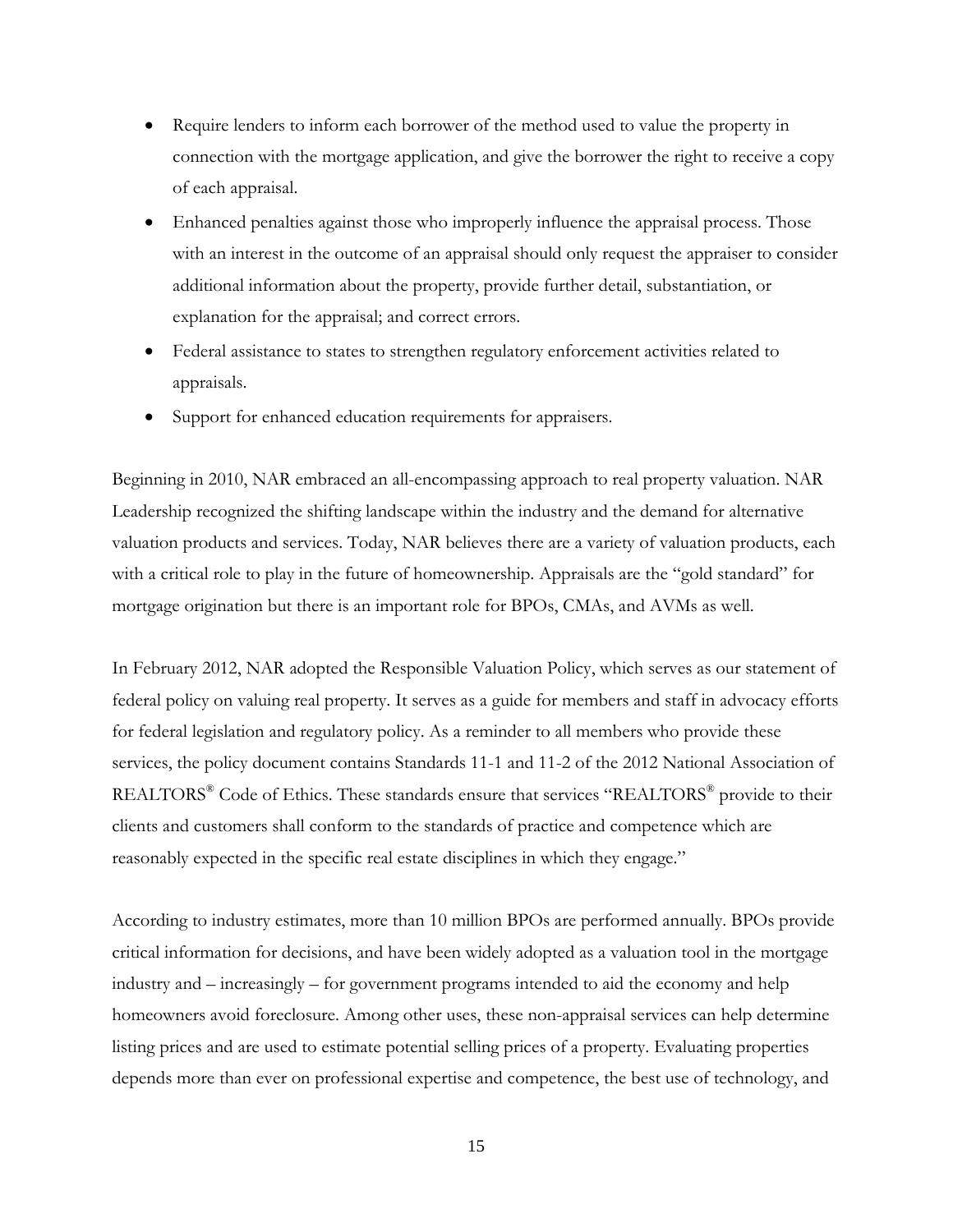a commitment to approach the valuation assignment from all pertinent perspectives. NAR now offers the Broker Price Opinion Resource (BPOR) Certification for members providing this valuable service. "BPOs: The Agent's Role in the Valuation Process" is a course specifically designed to help residential real estate agents and brokers enhance their skills in creating BPOs, reducing risk, and applying alternative valuation techniques.

BPOs and comparative market analyses (CMA) performed by REALTORS® contain, at a minimum, the information specified in Standard of Practice 11-1 of our Code of Ethics except where the party requesting the opinion requests a specific type of report or different data set, or where the opinion is developed in pursuit of a listing or to assist a potential purchaser in formulating a purchase offer.

Except where exempted or prohibited by our Code of Ethics, state, local or federal law, a BPO should include the disclosure of a review of the subject property, subject neighborhood review and analysis, local and regional market information and trends, and a description of comparable properties that are similar to the subject property. NAR policy states that any BPO or CMA that does not provide the aforementioned components shall be disclosed by the provider of the service. Non-appraisal opinions must make it clear to the intended user that it is not an appraisal. Per our Responsible Valuation Policy:

- Non-appraisal opinions, such as BPOs, shall be prepared by a real estate licensee or registered, licensed or certified appraiser. A licensee completing these services for a client is not necessarily assured of receiving the listing of the property.
- Generally, in conjunction with the purchase of a consumer's principal dwelling, BPOs may not be used as the primary basis to determine the value of real property for the purpose of a loan origination of a residential mortgage loan secured by such property.
- When not restricted by law, non-appraisal opinions may be appropriate for many real estate transactions, such as short sales, foreclosures, and loan modifications.
- In adhering to Article 11 of the REALTORS® Code of Ethics, consideration must be given to the intended use and intended user when developing any valuation.
- A CMA is generally used to provide information to sellers or buyers in determining listing price or offering price.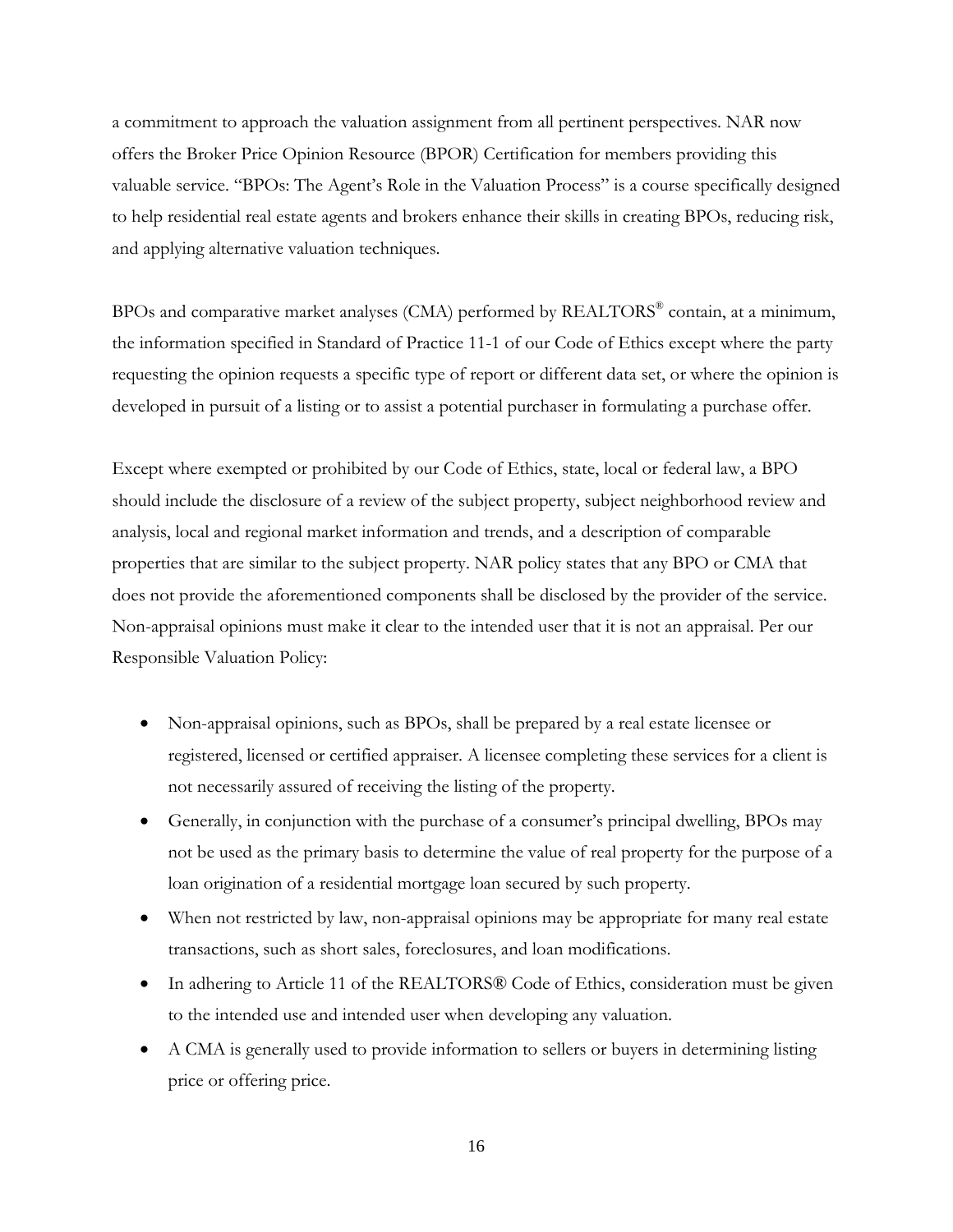NAR's policy with respect to AVMs applies to individuals, organizations, or corporations that develop AVM software and related algorithms. The end user, whether a consumer or REALTOR®, should not be held liable for the product or results provided by any AVM owned or developed by a third party. Individuals or companies that create AVMs should ensure that AVMs: 1) protect against the manipulation of data, including disassembly and redistribution without explicit authorization; 2) employ appropriate quality control measures, including disclosure of a confidence score calculated using a statistical methodology, such as forecast standard deviation; 3) utilize only data which has been explicitly licensed and authorized; 4) avoid conflicts of interest; 5) require random sample testing and reviews; and 6) not be used as the principle method of valuation in mortgage origination.

The unique value of RPR's AVM is that it incorporates real-time market information from more than 400 Multiple Listing Services (MLS) nationwide, comprising approximately two-thirds of NAR's membership. Much of this MLS data contains more than 10 years history on most properties. RPR's AVM, known as the REALTORS® Valuation Model (RVM), is more accurate than most other AVMs when tested on both the national and local levels. Incorporation of MLS data combined with accuracy allows the RVM to offer the strongest value proposition in today's market. Here are some highlights of its value:

- Captures loan performance data including delinquencies, short-sale status and REO (transparency for the REALTOR® and consumer).
- Provides extensive reporting capabilities and comparable analysis.
- Provides recent trend data on home prices in both macro and micro markets.
- Uses properties sold not currently listed for sale.
- Data is refreshed frequently to keep pace with changing markets.

Through RPR, REALTORS® have access to comprehensive tools to improve comparable property selection to determine the tradeoff between days on market and price. This also allows for improved disposition of distressed properties based on local trends and connections to REALTORS<sup>®</sup> equipped to sell these unique properties. RPR is an investment in capabilities that ensure a